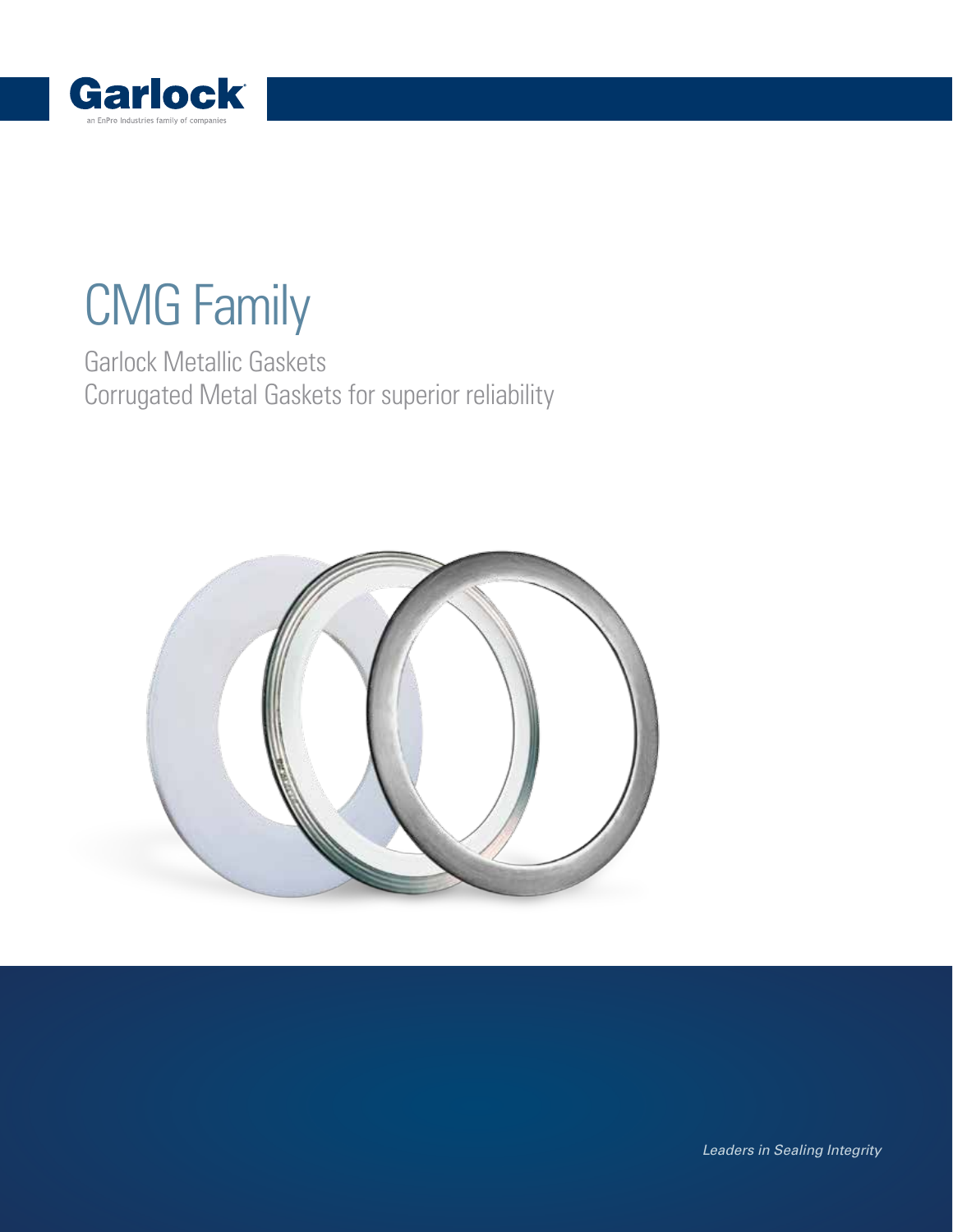# CMG Family of Gaskets

Corrugated metal gaskets for superior reliability

# **CMG FAMILY**

The superior technology of the CMG family of gaskets ensures excellent sealing performance and reliability, even in the most difficult applications. Each of the four styles combines a corrugated metal core with a compressible sealing element of various materials, for resistance to a wide range of harsh conditions, including extreme temperature, corrosive chemicals or thermal cycling.

# **GRAPHONIC® GASKET**

With flexible graphite sealing element

- » Accommodates a wide range of temperatures
- » Seals effectively during thermal cycling
- » Fire safe withstands API and FITT fire tests
- » Chemically resistant
- » Long service life

# **TEPHONIC® GASKET**

With ePTFE sealing element

- » Chemically inert
- » Forms a tight seal under low bolt load
- » Conforms to minor sealing surface imperfections
- » Withstands temperatures to 500˚F (260˚C)

# **G.E.T.™ GASKET**

With graphite and ePTFE sealing element

- » Combines fire safety with chemical resistance
- » Conforms to minor sealing surface imperfections
- » Rigid yet compressible

# **THERPHONIC™ GASKET**

- With THERMa-PUR® sealing element
- » Improved resistance to oxidizing media
- » Withstands temperatures to 1832˚F (1000˚C)

### **ENGINEERING DATA**

# **CONSTRUCTION**



### **STANDARD METALS**

#### » Carbon steel

- » Stainless 304
- » Stainless 316
- » INCONEL 600®
- » INCONEL 625®
- » INCOLOY 825®
- » HASTELLOY C276®
- » MONEL 400®
- » Titanium Grade 2
- » Duplex 2205
- » Contact Garlock if the metal you require is not shown

INCONEL® is a registered trademark of Inco Alloys International, Inc. INCOLOY® is a registered trademark of Inco Alloys International, Inc. HASTELLOY® is a registered trademark of Haynes International MONEL® is a registered trademark of International Nickel

#### **SEALING ELEMENTS**

- » Flexible graphite
- » ePTFE
- » Combination graphite & ePTFE
- » THERMa-PUR®

|                                       | <b>GRAPHONIC<sup>®</sup></b>                          | <b>TEPHONIC<sup>®</sup> &amp; G.E.T.™</b>             | <b>THERMa-PUR<sup>®</sup></b> |  |
|---------------------------------------|-------------------------------------------------------|-------------------------------------------------------|-------------------------------|--|
| Temperature:                          |                                                       |                                                       |                               |  |
| Min.:                                 | $-400^{\circ}$ F (-240 $^{\circ}$ C)<br>850°F (454°C) | $-400^{\circ}$ F (-240 $^{\circ}$ C)<br>500°F (260°C) | 1832°F (1000°C)               |  |
| Max. in atmosphere:<br>Max. in steam: | 1200°F (650°C)                                        | $\overline{\phantom{a}}$                              |                               |  |
| Pressure, max.:                       |                                                       | 1000psig (70bar)                                      |                               |  |
| $P \times T$ . max.                   |                                                       |                                                       |                               |  |
| 1/16" thickness:                      | 700,00 (25,000) <sup>†</sup>                          | $\overline{\phantom{a}}$                              |                               |  |
| 1/8" thickness:                       | 350,000 (12,000) <sup>†</sup>                         | 250,000 (8,500)                                       | 600,000 (21,500)              |  |

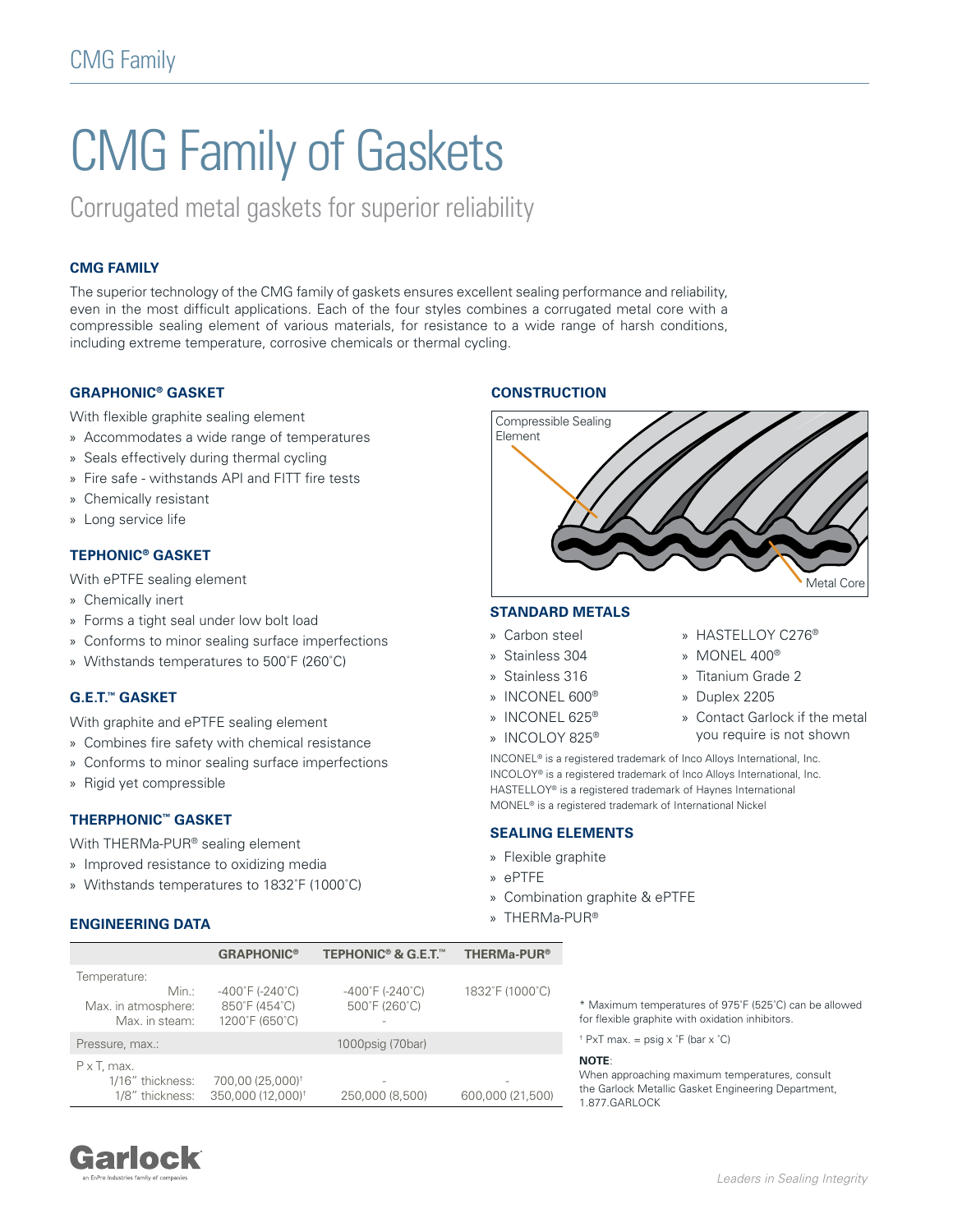# Applications for Heat Exchangers

# **GASKET LOCATIONS**



- 
- B. Tubeside fluid out
- C. Shell inlet
- D. Shell
- E. Baffles
- F. Tie rods & spacers
- G. Shell cover
- H. Floating tubesheet

# **ORDERING INFORMATION**

- To order CMG heat exchanger gaskets, specify:
- 
- » Shape (see chart on right)
- » Material (metal & facing)
- » Thickness
- 
- » Inside diameter (2)



- 
- J. Stationary-head channel
- K. Support saddles
- L. Last baffle
- M. Shell outlet

» Width of rib (3) » Radius of rib (4) » Bolt circle radius (5)

- N. Floating-head support plate
- O. Floating-head cover
- 
- » Style
- 
- 
- 
- » Outside diameter (1)
- 



» CL of gasket to CL of rib (6) » Radius around bolt (7) » Location & number of bolt